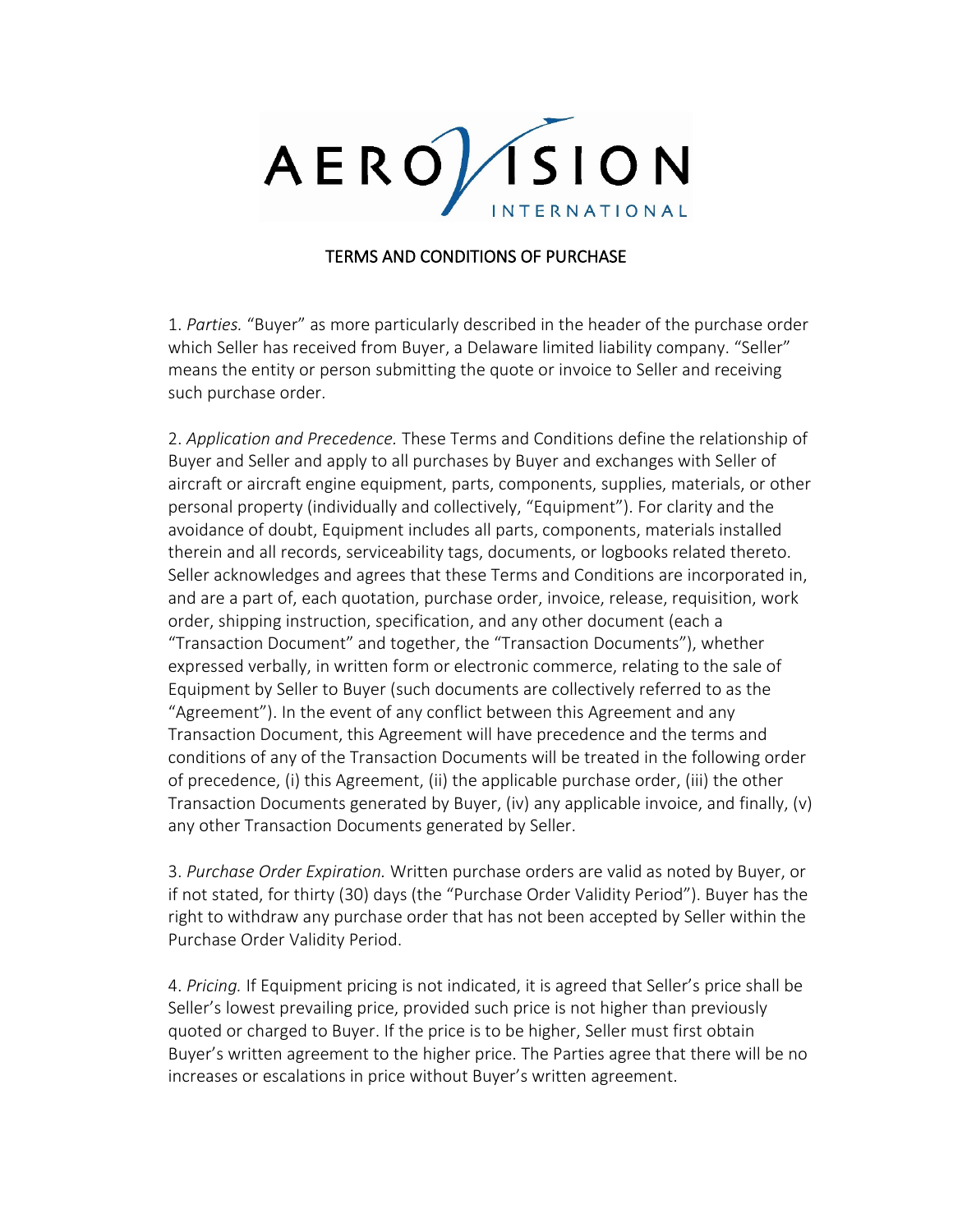5. *Terms of Payment.* Unless specifically addressed in the Purchase Order as installment/scheduled payments, the total price is due and payable to Seller net 30 days of Seller's invoice. Any terms of payment that are contrary to those stated herein, must be in writing from Buyer.

6. *Core Returns.* In an exchange sale, the core unit to be exchanged by Buyer (the "Core") shall be delivered to Seller under the following terms, unless agreed otherwise: (i) Buyer shall have no less than thirty (30) days following the date of Seller's invoice to deliver the Core (the "Delivery Period"); (ii) all Cores will be delivered Ex Works Buyer's facility, with risk of loss to transfer to Seller as of such time; and (iii) in the event the Core is delivered to Seller following the Delivery Period and a core charge is invoiced, if the Core is delivered within the below time frames, Buyer will receive the listed credits against the Core Charge.

| DAYS LATE FOR OWED CORE                      | <b>CHARGE FOR LATE CORE RETURN</b><br>(Core Charge Listed in Invoice) |
|----------------------------------------------|-----------------------------------------------------------------------|
| $0 - 10$ Days following the Delivery Period  | Full credit of the Core Charge issued                                 |
| $11 - 20$ Days following the Delivery Period | 50% credit of the Core Charge issued                                  |
| 21+ Days following the Delivery Period       | No credit of the Core Charge issued                                   |

7. *Warranties of Seller.* In addition to its standard warranty and/or service guaranty, if any, Seller warrants that all Equipment supplied hereunder shall:

- (a) Be free and clear of all liens and encumbrances, with good legal, beneficial and merchantable title thereto being transferred from Seller to Buyer;
- (b) Be free from any defects in design, material, or workmanship and of good and merchantable quality;
- (c) Conform to Buyer's specifications, if any, whether set forth herein or in any documents attached to or referred to herein, and to any sample approved by Buyer;
- (d) Not have been subjected to conditions of extreme stress, heat, or environment;
- (e) Not have been previously installed on a public aircraft, such as a government use or military aircraft; and
- (f) Comply with, and Seller has abided by, all applicable U.S. export laws and regulations, and all other applicable Federal, State, or other laws, administrative regulations, and orders.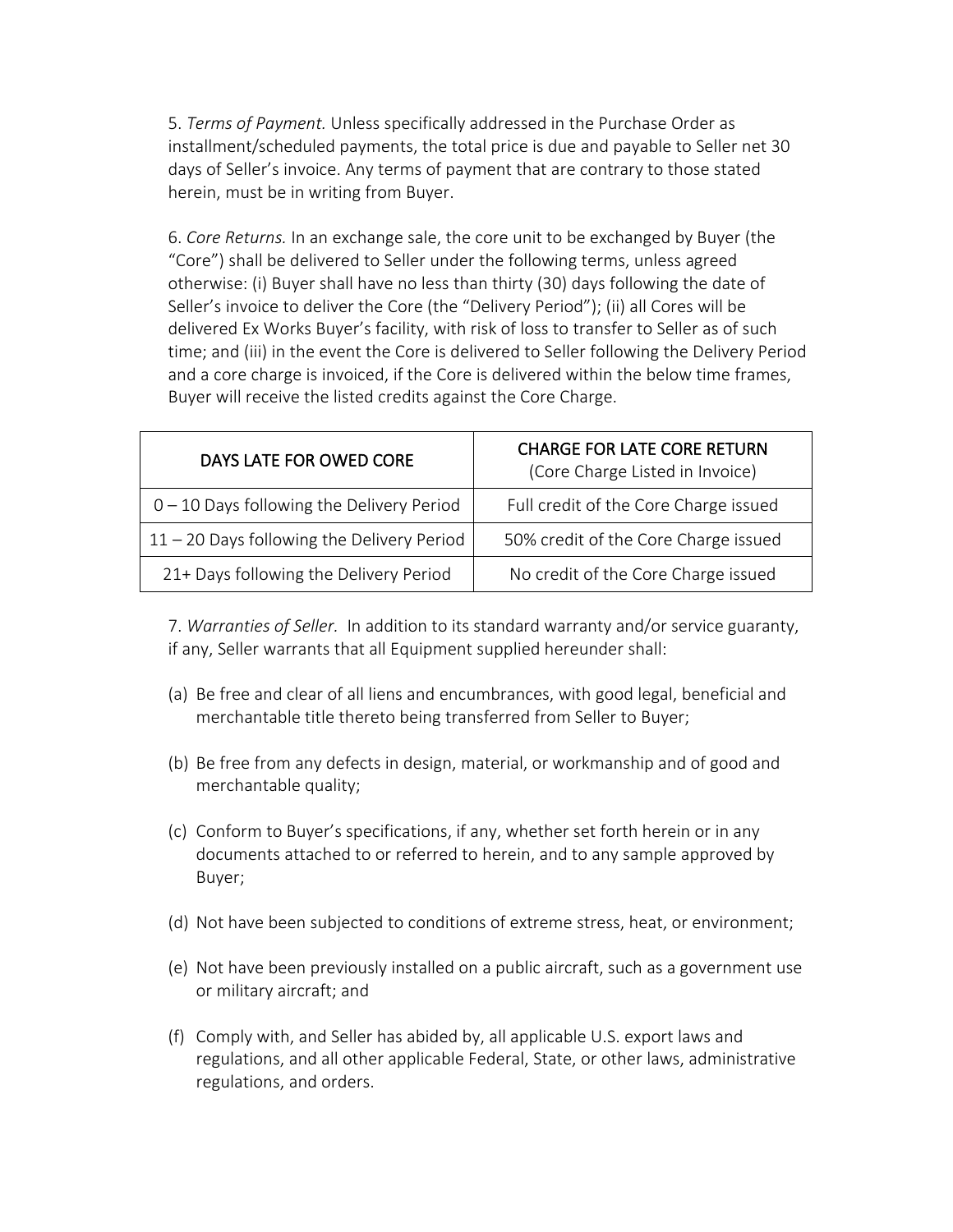The foregoing warranties shall survive inspection, delivery, and payment. Buyer shall have the right to return all defective items to Seller at Seller's expense for repair, replacement, or refund at Buyer's option as well as other remedies permitted by law. Buyer shall also be entitled to recover from Seller all costs, damages (including, but not limited to, incidental and consequential damages) which result from the delivery of defective or otherwise non-conforming Equipment. Buyer may also charge a US\$250.00 processing fee for each non-conforming delivery.

8. *Delivery.* Time of delivery is, and shall remain, of the essence for this Agreement. In any event, Seller will have no liability to Buyer for delays in performance due to strikes or labor disputes of any type; accidents, fire, floods, acts of God, or actions by governmental authorities; acts, omissions, or delays of Buyer or any other third party; shortages of labor; or without limitation of the above, for any causes reasonably beyond the control of Seller and without its fault and negligence, provided Seller immediately notifies Buyer of said event and the estimated delay in delivery. Buyer shall have the right to cancel all or any portion of the Agreement which has not been delivered on time. If Buyer accepts a late delivery of all or a portion of the Agreement, such acceptance shall not constitute a waiver of Buyer's claim for damage cause by the late delivery, nor its rights to cancel the remaining portion of the Agreement.

9. *Title and Risk of Loss.* Title to and risk of loss or damage to the Equipment will pass to Buyer on delivery by Seller DDP (Incoterms 2020) Buyer's facility or as otherwise specifically indicated in the Agreement.

10. *Inspection and Acceptance.* Prior to final acceptance, Buyer will have no less than thirty (30) days from date Buyer receives the Equipment, to inspect the Equipment (including all records, serviceability tags, documents, or logbooks related thereto) for defects and nonconformance and to notify Seller of (i) any defects, nonconformance, or rejection of the Equipment, or (ii) that it has accepted the Equipment. Neither receipt nor payment for the Equipment shall constitute acceptance. Buyer may reject any or all of the Equipment that is nonconforming, as determined by Buyer's sole reasonable judgement. Buyer's failure to inspect and accept or reject the Equipment, or failure to detect defects during its inspection, shall not relieve Seller of any responsibilities for such Equipment not in accordance with the Agreement, nor impose liabilities on Buyer for them. Equipment shipped in quantities in excess of Buyer's stated requirements may be returned at Seller's expense. If Equipment is rejected, it will be held at Seller's risk and expense and Seller shall bear the cost to ship the Equipment back to Seller and the risk of loss or damage to such Equipment until received by Seller.

11. *Return of Equipment*. If Buyer rejects the Equipment within the above described thirty (30) day period, Buyer shall so notify Seller and make the Equipment available for pick up from Buyer's facility at Seller's cost and risk of loss. Before making the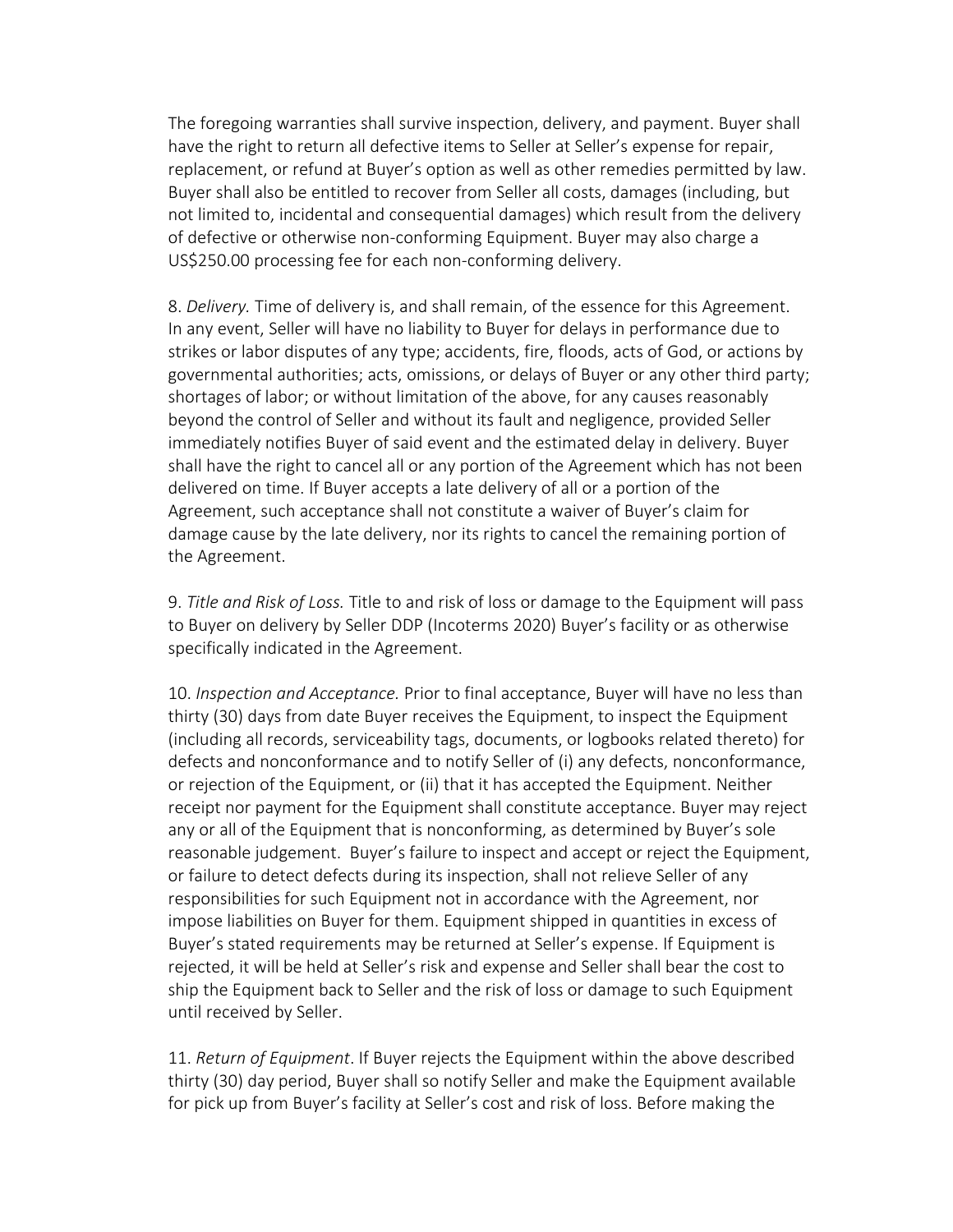Equipment available for pick up, Seller shall provide Buyer a Return Material Authorization (RMA). Buyer shall, to the extent reasonably practicable, package the Equipment in its original or equivalent packaging, in the same condition as received and with all documentation, including certifications. Buyer shall not be responsible for any restock fee, unless agreed otherwise. Upon confirmation that Equipment has shipped from Buyer's facility, Seller shall credit the sales order as soon as reasonably practicable and provide a credit memo.

12. *Indemnity*. Seller hereby agrees to release, indemnify, defend and hold Buyer, its subsidiaries, affiliates, and shareholders, and all of their respective officers, directors, members, employees, agents, successors, and assigns (collectively referred to as the "Buyer Indemnitees") harmless against any and all losses, liabilities, damages, costs, and expenses resulting or arising (directly or indirectly) from property damage or injury to or death of any person and any other direct, indirect, incidental, consequential, economic, or statutory civil damages any of which arise out of or are in any way related to the provision of services by the Seller, or the use, operation, repair, maintenance or disposition of the Equipment provided under this Agreement, whether or not arising from breach of contract, strict liability, or tort (including negligence), provided however, Seller shall not be required to indemnify the Buyer Indemnitees for claims or liabilities arising from the gross negligence or willful misconduct of any Buyer Indemnitee.

13. *Termination for Cause*. Buyer may, upon written notice to Seller, terminate the Agreement, or any part thereof, without liability if: (i) Seller breaches any of the terms and conditions of the Agreement; (ii) Seller ceases to conduct its operation in the normal course of business; (iii) Seller is unable to meet its obligations as they mature; (iv) proceedings are instituted against Seller under the bankruptcy laws or any other laws relating to the relief of creditors; (v) a receiver is appointed or applied for by Seller; or (vi) any assignment is made by Seller for the benefit of creditors. If Buyer terminates for cause, Buyer shall have no payment obligations to Seller. Should a court of competent jurisdiction subsequently determine that Buyer's termination for cause was wrongful or unjustified, then such termination shall automatically be considered a termination for convenience under Section 14 and Seller shall have all rights under that provision, but no other rights or claims for damages. Buyer also reserves the right to terminate the Agreement for any other reason permitted under the Uniform Commercial Code ("UCC"), and retains all rights and remedies provided under the UCC in addition to any rights and remedies conferred hereunder.

14. *Termination for Convenience.* Buyer may, upon written notice to Seller, terminate the Agreement, or any part thereof, for Buyer's convenience. Upon such notice of termination, Seller shall immediately stop all work and cause its suppliers and/or subcontractors to stop all work in connection with the Agreement. Upon such termination for convenience, Buyer shall only pay Seller for Equipment received and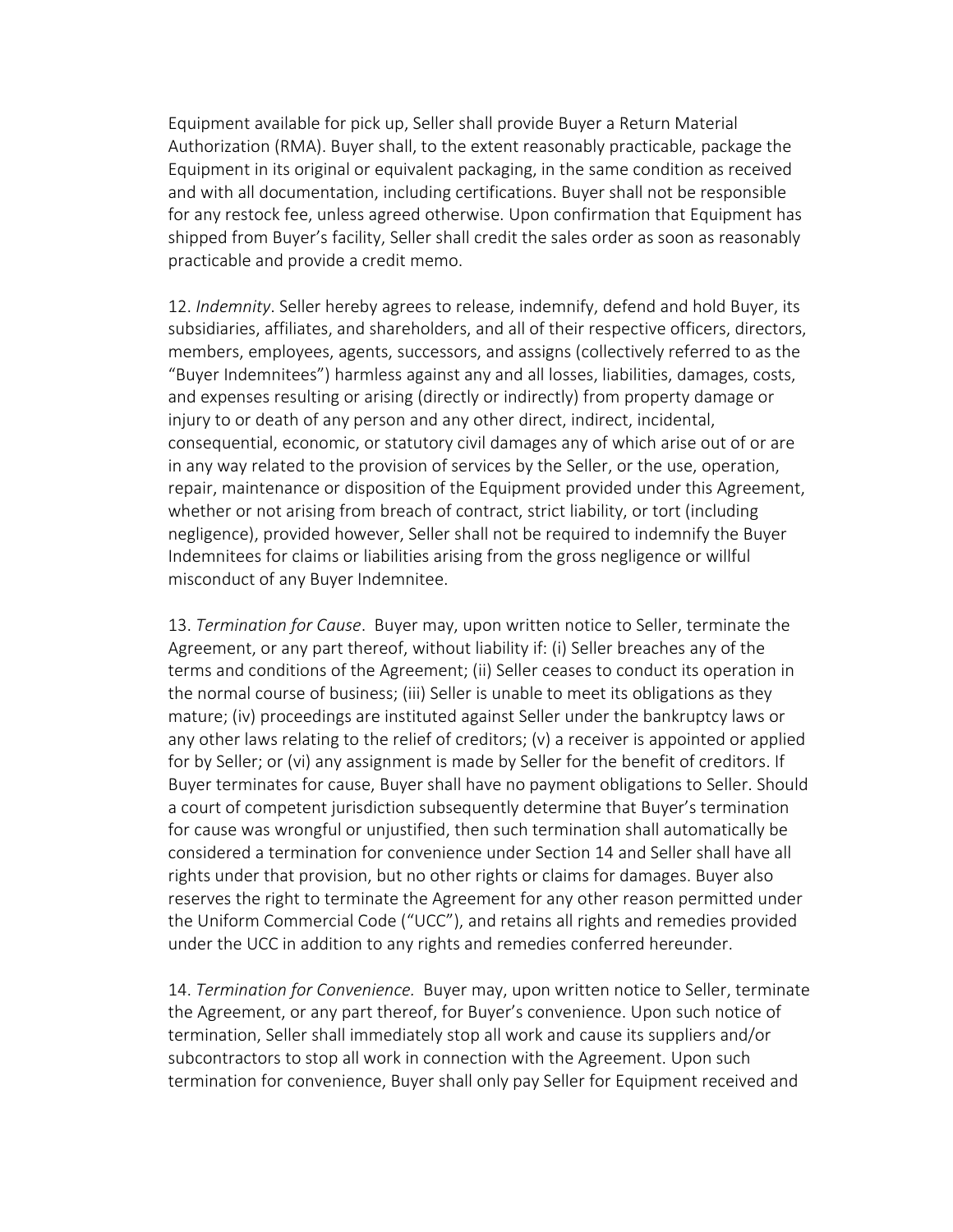notified to Seller as accepted as of the date of termination. Buyer shall have no responsibility for work performed after Seller's receipt of notice of termination.

15. *Confidentiality*. Seller acknowledges that it may obtain confidential information provided as a result of this Agreement including, but not limited to, information about Buyer's business, its operating procedures, or its customers (the "Confidential Information"). Confidential Information will not include information which is already in the public domain or which is already in Seller's possession and not otherwise confidential or which was received from third parties having a right to disclose such information. Seller agrees to keep the Confidential Information strictly confidential and will not disclose nor permit the disclosure of nor use the Confidential Information for any purpose whatsoever, except as provided herein. Seller may disclose the Confidential Information to such of its officers, directors, attorneys, accountants, lenders, members and employees who are required to know the Confidential Information in the course of performance of this Agreement or their professional services ("Disclosees"). All Disclosees will be informed of the confidential nature of the Confidential Information and will, prior to obtaining access thereto, agree in writing to keep this Confidential Information confidential in accordance with the terms of this Agreement. If so required, Seller may also disclose the Confidential Information in connection with the enforcement of this Agreement or pursuant to any valid court order, regulation or other lawful order or process compelling such disclosure but only after notifying Buyer of such disclosure prior to its occurrence.

16. *Changes.* Buyer reserves the right, from time to time, to correct any typographical or clerical errors, including errors in mathematical computation, that may exist in the Agreement or any of Buyer's Transaction Documents.

17. *Limitation of Liability*. BUYER'S TOTAL LIABILITY RELATING TO CLAIMS THAT ARISE, DIRECTLY OR INDIRECTLY, UNDER OR IN CONNECTION WITH THIS AGREEMENT SHALL NOT EXCEED THE AMOUNT PAID BY BUYER FOR THE EQUIPMENT. BUYER SHALL NOT BE LIABLE TO SELLER, ITS EMPLOYEES, REPRESENTATIVES, AGENTS, SUPPLIERS, OR SUBCONTRACTORS FOR ANY SPECIAL, INCIDENTAL, CONSEQUENTIAL, INDIRECT, OR PUINITIVE DAMAGES INCLUDING, WITHOUT LIMITATION, LOST REVENUE OR PROFITS.

18. *Modifications and Waiver—Entire Agreement.* Neither party has rights, warranties, or conditions expressed or implied, statutory or otherwise, other than those contained in the Agreement. The Agreement contains the entire agreement between Buyer and Seller and can be modified or rescinded only by a writing signed by both parties. No waiver of any provision of the Agreement will be binding unless in writing signed by an authorized representative of the party against whom the waiver is asserted, and unless expressly made generally applicable, will apply only to the specific case for which the waiver is given. Failure of either party to insist on strict performance of the Agreement will not be construed as a waiver of any term or condition of the Agreement.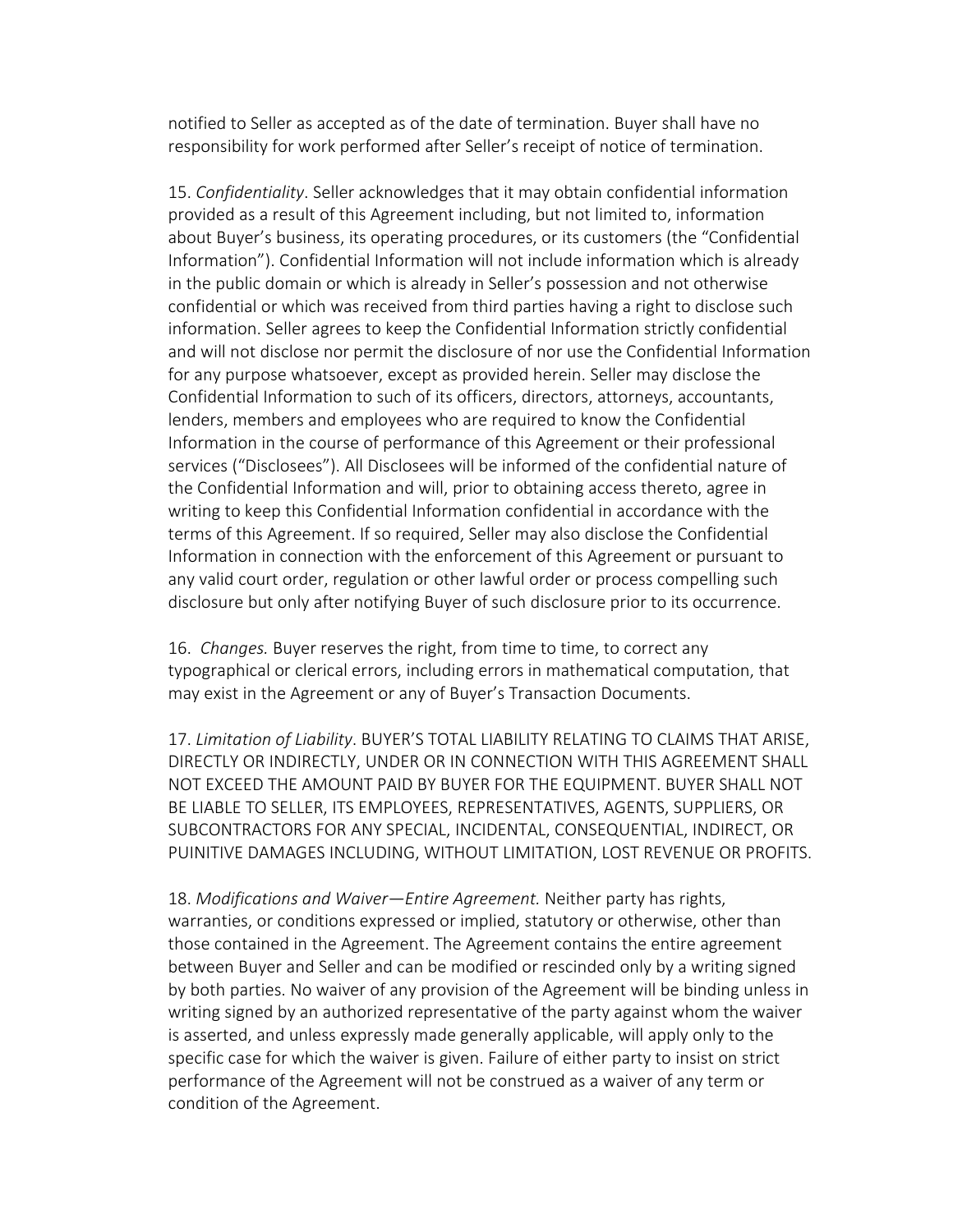Any document submitted by Seller to Buyer confirming its intention to sell Equipment will be deemed to constitute a confirmation and acceptance of the Agreement and Buyer's Transaction Documents, even if the document states terms in addition to or different from those in the Agreement. All agreements between Buyer and Seller will be governed solely under the terms and conditions as set forth in Section 2 above, and Buyer objects to any and all additional or different terms contained in any of Seller's Transaction Documents. Any execution by Buyer of any of Seller's Transaction Documents in connection with the purchase of Equipment does not constitute acceptance of or agreement to any terms and conditions in addition to or different from those contained in the Agreement and the Buyer's Transaction Documents, but will constitute only acknowledgment of receipt of such Seller's Transaction Documents. In addition, notwithstanding any terms contained in any Seller's Transaction Documents, the delivery by Seller of any Equipment will constitute a course of conduct constituting Seller's agreement to the terms and conditions of this Agreement and Buyer's Transaction Documents, to the exclusion of any additional or different terms and conditions.

19. *Compliance with Laws.* Seller will be responsible for compliance with any and all federal, state, or local laws or regulations respecting safety or respecting use of the Equipment and shall indemnify and hold Buyer harmless from and against any and all claims of violations of laws or regulations or other claims of personal injury or property damage directly or indirectly related to the installation, maintenance, or operation of the Equipment.

20. *Export Control.* Equipment supplied by Seller may be subject to various export laws and regulations. It is the responsibility of the Seller and, if different, exporter to comply with all laws and regulations. Notwithstanding any other provision to the contrary, if federal, state, or local law requires export authorization for the export or re-export of any Equipment or associated technology, no delivery can be made until export authorization is obtained, regardless of any otherwise promised delivery date. If any required export authorization is denied, Buyer will be relieved of any further obligation relative to the sale and delivery of the Equipment subject to denial without liability of any kind relative to Buyer or any other party. Buyer will not comply with boycott-related requests except to the extent permitted by federal law and then only at Buyer's discretion.

21. *Severability*. If any term, clause, or provision contained herein is declared or held invalid or enforceable by any court of competent jurisdiction, such declaration shall not affect the validity or enforceability of any other term, clause, provision hereof.

22. *Survivability*. If this Agreement expires, is completed, or is terminated, Buyer shall not be relieved of those obligations contained herein. All provisions will survive such expiration, completion, or termination.